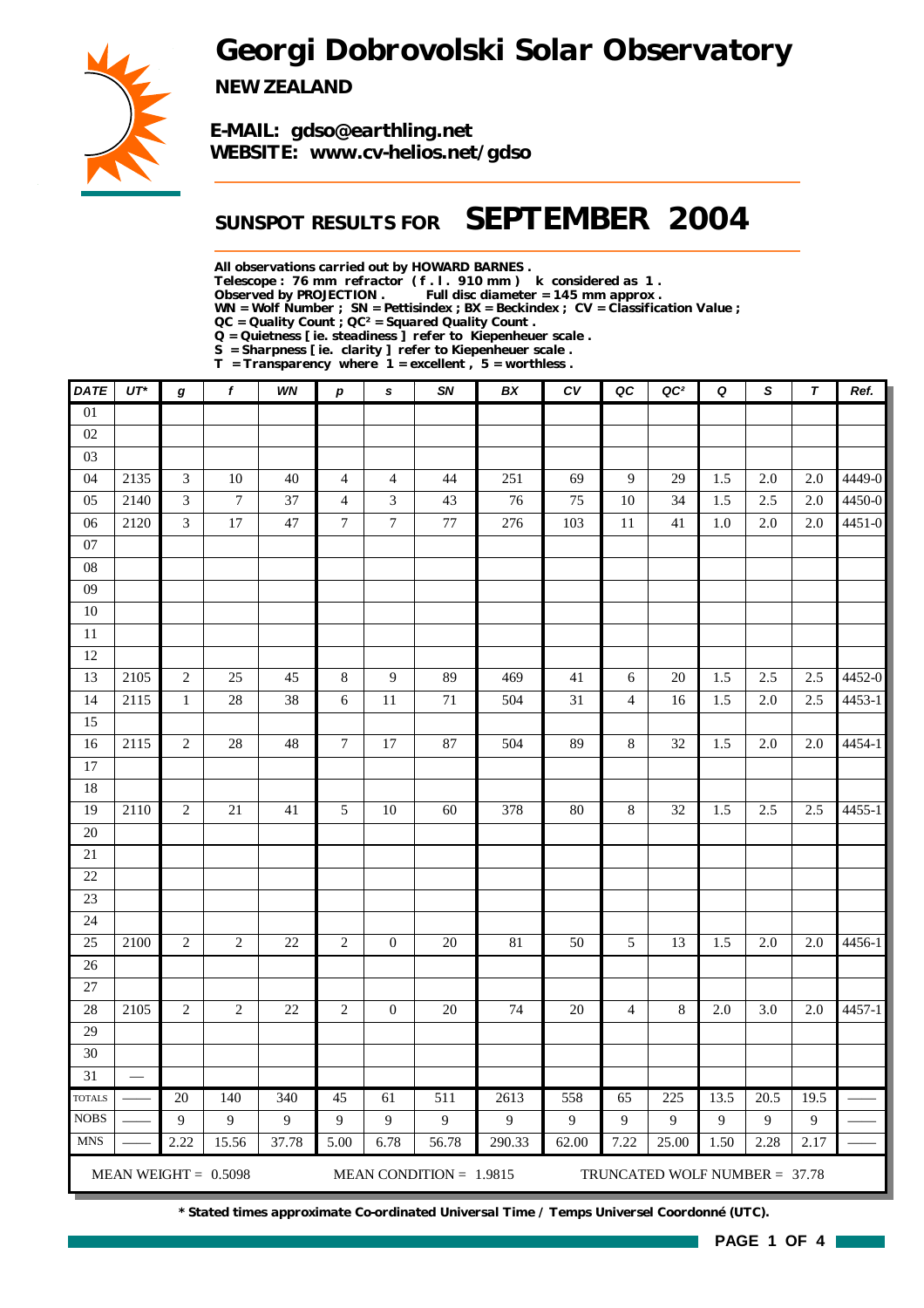## *Georgi Dobrovolski Solar Observatory*

*SUNSPOT DISTRIBUTION & INTER-SOL INDICES FOR*

## *SEPTEMBER 2004*

*All observations carried out by HOWARD BARNES .*

*Telescope : 76 mm refractor ( f . l . 910 mm ) .*

*Observed by PROJECTION . Full disc diameter = 145 mm approx . IS = Inter-Sol Index .*

*gr = number of multi-spot groups .*

*grfp = number of umbræ within penumbræ within the groups (gr) .*

*grf = number of non-penumbral spots within the groups (gr) .*

*efp = number of single penumbral spots .*

*ef = number of single non-penumbral spots .*

*Q = Quietness [ ie. steadiness ] refer to Kiepenheuer scale .*

*S = Sharpness [ ie. clarity ] refer to Kiepenheuer scale .*

*T = Transparency where 1 = excellent , 5 = worthless .*

| DATE            | $U\mathcal{T}$ | IS             | gr               | grfp             | grf                         | efp              | $\mathsf{e} \mathsf{f}$ | $\pmb Q$ | $\pmb{\mathsf{s}}$ | T              | Ref.   |
|-----------------|----------------|----------------|------------------|------------------|-----------------------------|------------------|-------------------------|----------|--------------------|----------------|--------|
| 01              |                |                |                  |                  |                             |                  |                         |          |                    |                |        |
| $02\,$          |                |                |                  |                  |                             |                  |                         |          |                    |                |        |
| 03              |                |                |                  |                  |                             |                  |                         |          |                    |                |        |
| 04              | 2135           | 12             | $\sqrt{2}$       | $\sqrt{5}$       | $\overline{4}$              | $\,1$            | $\mathbf{0}$            | $1.5\,$  | 2.0                | 2.0            | 4449-0 |
| 05              | 2140           | $10\,$         | $\overline{3}$   | $\overline{4}$   | $\ensuremath{\mathfrak{Z}}$ | $\boldsymbol{0}$ | $\boldsymbol{0}$        | 1.5      | 2.5                | $2.0\,$        | 4450-0 |
| $06\,$          | 2120           | $20\,$         | $\overline{3}$   | $10\,$           | $\boldsymbol{7}$            | $\boldsymbol{0}$ | $\boldsymbol{0}$        | $1.0\,$  | 2.0                | 2.0            | 4451-0 |
| 07              |                |                |                  |                  |                             |                  |                         |          |                    |                |        |
| ${\bf 08}$      |                |                |                  |                  |                             |                  |                         |          |                    |                |        |
| 09              |                |                |                  |                  |                             |                  |                         |          |                    |                |        |
| $10\,$          |                |                |                  |                  |                             |                  |                         |          |                    |                |        |
| $11\,$          |                |                |                  |                  |                             |                  |                         |          |                    |                |        |
| 12              |                |                |                  |                  |                             |                  |                         |          |                    |                |        |
| 13              | 2105           | $26\,$         | $\mathbf 1$      | 15               | $\overline{9}$              | $\mathbf{1}$     | $\boldsymbol{0}$        | 1.5      | 2.5                | 2.5            | 4452-0 |
| 14              | 2115           | 29             | $\,1\,$          | $17\,$           | 11                          | $\boldsymbol{0}$ | $\boldsymbol{0}$        | 1.5      | 2.0                | 2.5            | 4453-1 |
| 15              |                |                |                  |                  |                             |                  |                         |          |                    |                |        |
| 16              | 2115           | 30             | $\sqrt{2}$       | 11               | $17\,$                      | $\boldsymbol{0}$ | $\boldsymbol{0}$        | 1.5      | $2.0\,$            | $2.0\,$        | 4454-1 |
| $\overline{17}$ |                |                |                  |                  |                             |                  |                         |          |                    |                |        |
| 18              |                |                |                  |                  |                             |                  |                         |          |                    |                |        |
| 19              | 2110           | $23\,$         | $\sqrt{2}$       | $11\,$           | $10\,$                      | $\boldsymbol{0}$ | $\boldsymbol{0}$        | 1.5      | 2.5                | 2.5            | 4455-1 |
| $\overline{20}$ |                |                |                  |                  |                             |                  |                         |          |                    |                |        |
| $21\,$          |                |                |                  |                  |                             |                  |                         |          |                    |                |        |
| 22              |                |                |                  |                  |                             |                  |                         |          |                    |                |        |
| 23              |                |                |                  |                  |                             |                  |                         |          |                    |                |        |
| 24              |                |                |                  |                  |                             |                  |                         |          |                    |                |        |
| 25              | 2100           | $\sqrt{2}$     | $\boldsymbol{0}$ | $\boldsymbol{0}$ | $\boldsymbol{0}$            | $\sqrt{2}$       | $\boldsymbol{0}$        | 1.5      | $2.0\,$            | $2.0\,$        | 4456-1 |
| 26              |                |                |                  |                  |                             |                  |                         |          |                    |                |        |
| 27              |                |                |                  |                  |                             |                  |                         |          |                    |                |        |
| 28              | 2105           | $\sqrt{2}$     | $\boldsymbol{0}$ | $\boldsymbol{0}$ | $\boldsymbol{0}$            | $\sqrt{2}$       | $\boldsymbol{0}$        | $2.0\,$  | 3.0                | $2.0\,$        | 4457-1 |
| $\overline{29}$ |                |                |                  |                  |                             |                  |                         |          |                    |                |        |
| 30              |                |                |                  |                  |                             |                  |                         |          |                    |                |        |
| 31              | $\frac{1}{1}$  |                |                  |                  |                             |                  |                         |          |                    |                |        |
| <b>TOTALS</b>   |                | 154            | 14               | 73               | 61                          | $\overline{6}$   | $\overline{0}$          | 13.5     | 20.5               | 19.5           |        |
| <b>NOBS</b>     |                | $\overline{9}$ | 9                | $\overline{9}$   | $\overline{9}$              | $\boldsymbol{9}$ | 9                       | 9        | $\overline{9}$     | $\overline{9}$ |        |
| <b>MNS</b>      |                | 17.11          | 1.56             | 8.11             | 6.78                        | 0.67             | $0.00\,$                | 1.50     | 2.28               | 2.17           |        |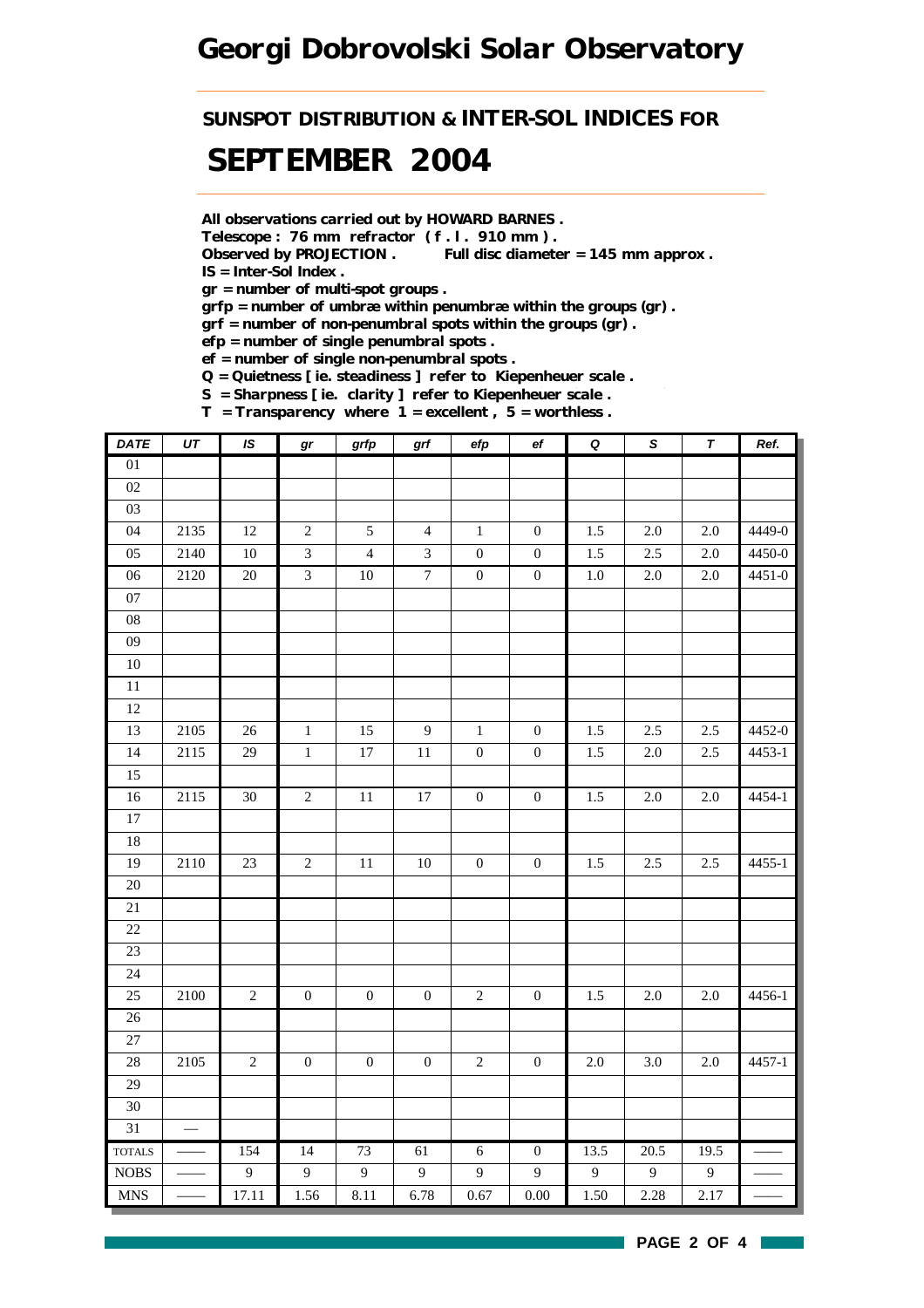#### *SUNSPOT CENSUS BY CLASSIFICATION FOR*

# *SEPTEMBER 2004*

*All observations carried out by HOWARD BARNES . Telescope : 76 mm refractor ( f . l . 910 mm ) . Full disc diameter = 145 mm approx . IF 2 OR MORE REGIONS ARE OF THE SAME CLASSIFICATION , THEN SUNSPOT COUNTS ARE SEPARATED BY SOLIDI ( / ) .*

| $\mathit{DATE}$ | UT              |                  | $\boldsymbol{A}$ |                  | $\pmb B$         |                  | $\pmb{C}$        |                  | $\boldsymbol{D}$                          |                  | E                         |                  | $\pmb{\digamma}$<br>G           |                  |                  |                  | $\pmb H$<br>J               |                  |                  |
|-----------------|-----------------|------------------|------------------|------------------|------------------|------------------|------------------|------------------|-------------------------------------------|------------------|---------------------------|------------------|---------------------------------|------------------|------------------|------------------|-----------------------------|------------------|------------------|
|                 |                 | $\bm{g}$         | $\boldsymbol{f}$ | $\boldsymbol{g}$ | $\boldsymbol{f}$ | $\bm{g}$         | $\boldsymbol{f}$ | $\bm{g}$         | $\boldsymbol{f}$                          | $\boldsymbol{g}$ | f                         | $\boldsymbol{g}$ | $\pmb{f}$                       | $\bm{g}$         | $\mathbf{f}$     | $\bm{g}$         | $\pmb{f}$                   | $\boldsymbol{g}$ | $\mathbf{f}$     |
| $01\,$          |                 |                  |                  |                  |                  |                  |                  |                  |                                           |                  |                           |                  |                                 |                  |                  |                  |                             |                  |                  |
| 02              |                 |                  |                  |                  |                  |                  |                  |                  |                                           |                  |                           |                  |                                 |                  |                  |                  |                             |                  |                  |
| 03              |                 |                  |                  |                  |                  |                  |                  |                  |                                           |                  |                           |                  |                                 |                  |                  |                  |                             |                  |                  |
| 04              | 2135            | $\mathbf{0}$     | $\boldsymbol{0}$ | $\mathbf{0}$     | $\overline{0}$   | $\mathbf{0}$     | $\boldsymbol{0}$ | $\mathbf{1}$     | $\tau$                                    | $\overline{0}$   | $\boldsymbol{0}$          | $\boldsymbol{0}$ | $\boldsymbol{0}$                | $\boldsymbol{0}$ | $\overline{0}$   | $\mathbf{1}$     | $\overline{c}$              | $\mathbf{1}$     | -1               |
| 05              | 2140            | $\boldsymbol{0}$ | $\boldsymbol{0}$ | $\boldsymbol{0}$ | $\mathbf{0}$     | $\sqrt{2}$       | 2/3              | $\mathbf{1}$     | $\sqrt{2}$                                | $\mathbf{0}$     | $\boldsymbol{0}$          | $\boldsymbol{0}$ | $\boldsymbol{0}$                | $\boldsymbol{0}$ | $\boldsymbol{0}$ | $\boldsymbol{0}$ | $\boldsymbol{0}$            | $\boldsymbol{0}$ | $\boldsymbol{0}$ |
| 06              | 2120            | $\mathbf{0}$     | $\overline{0}$   | $\boldsymbol{0}$ | $\overline{0}$   | $\mathbf{1}$     | $\mathfrak{Z}$   | $\mathbf{2}$     | 6/8                                       | $\boldsymbol{0}$ | $\boldsymbol{0}$          | $\mathbf{0}$     | $\boldsymbol{0}$                | $\boldsymbol{0}$ | $\mathbf{0}$     | $\boldsymbol{0}$ | $\overline{0}$              | $\boldsymbol{0}$ | $\boldsymbol{0}$ |
| 07              |                 |                  |                  |                  |                  |                  |                  |                  |                                           |                  |                           |                  |                                 |                  |                  |                  |                             |                  |                  |
| ${\bf 08}$      |                 |                  |                  |                  |                  |                  |                  |                  |                                           |                  |                           |                  |                                 |                  |                  |                  |                             |                  |                  |
| 09              |                 |                  |                  |                  |                  |                  |                  |                  |                                           |                  |                           |                  |                                 |                  |                  |                  |                             |                  |                  |
| 10              |                 |                  |                  |                  |                  |                  |                  |                  |                                           |                  |                           |                  |                                 |                  |                  |                  |                             |                  |                  |
| 11              |                 |                  |                  |                  |                  |                  |                  |                  |                                           |                  |                           |                  |                                 |                  |                  |                  |                             |                  |                  |
| 12              |                 |                  |                  |                  |                  |                  |                  |                  |                                           |                  |                           |                  |                                 |                  |                  |                  |                             |                  |                  |
| 13              | 2105            | $\overline{0}$   | $\mathbf{0}$     | $\overline{0}$   | $\mathbf{0}$     | $\boldsymbol{0}$ | $\boldsymbol{0}$ | $\mathbf{1}$     | 24                                        | $\overline{0}$   | $\boldsymbol{0}$          | $\boldsymbol{0}$ | $\boldsymbol{0}$                | $\boldsymbol{0}$ | $\overline{0}$   | $\boldsymbol{0}$ | $\boldsymbol{0}$            | $\mathbf{1}$     | $\mathbf{1}$     |
| 14              | 2115            | $\mathbf{0}$     | $\mathbf{0}$     | $\boldsymbol{0}$ | $\overline{0}$   | $\boldsymbol{0}$ | $\overline{0}$   | $\mathbf{1}$     | 28                                        | $\boldsymbol{0}$ | $\boldsymbol{0}$          | $\boldsymbol{0}$ | $\boldsymbol{0}$                | $\boldsymbol{0}$ | $\mathbf{0}$     | $\boldsymbol{0}$ | $\boldsymbol{0}$            | $\mathbf{0}$     | $\boldsymbol{0}$ |
| 15              |                 |                  |                  |                  |                  |                  |                  |                  |                                           |                  |                           |                  |                                 |                  |                  |                  |                             |                  |                  |
| 16              | 2115            | $\overline{0}$   | $\mathbf{0}$     | $\mathbf{0}$     | $\overline{0}$   | $\boldsymbol{0}$ | $\mathbf{0}$     | $\mathbf{2}$     | 5/23                                      | $\overline{0}$   | $\boldsymbol{0}$          | $\boldsymbol{0}$ | $\boldsymbol{0}$                | $\overline{0}$   | $\mathbf{0}$     | $\mathbf{0}$     | $\boldsymbol{0}$            | $\mathbf{0}$     | $\boldsymbol{0}$ |
| 17              |                 |                  |                  |                  |                  |                  |                  |                  |                                           |                  |                           |                  |                                 |                  |                  |                  |                             |                  |                  |
| 18              |                 |                  |                  |                  |                  |                  |                  |                  |                                           |                  |                           |                  |                                 |                  |                  |                  |                             |                  |                  |
| 19              | 2110            | $\mathbf{0}$     | $\overline{0}$   | $\mathbf{0}$     | $\mathbf{0}$     | $\boldsymbol{0}$ | $\boldsymbol{0}$ | $\sqrt{2}$       | 6/15                                      | $\overline{0}$   | $\mathbf{0}$              | $\boldsymbol{0}$ | $\boldsymbol{0}$                | $\boldsymbol{0}$ | $\overline{0}$   | $\boldsymbol{0}$ | $\boldsymbol{0}$            | $\mathbf{0}$     | $\boldsymbol{0}$ |
| 20              |                 |                  |                  |                  |                  |                  |                  |                  |                                           |                  |                           |                  |                                 |                  |                  |                  |                             |                  |                  |
| 21              |                 |                  |                  |                  |                  |                  |                  |                  |                                           |                  |                           |                  |                                 |                  |                  |                  |                             |                  |                  |
| $22\,$          |                 |                  |                  |                  |                  |                  |                  |                  |                                           |                  |                           |                  |                                 |                  |                  |                  |                             |                  |                  |
| 23              |                 |                  |                  |                  |                  |                  |                  |                  |                                           |                  |                           |                  |                                 |                  |                  |                  |                             |                  |                  |
| 24              |                 |                  |                  |                  |                  |                  |                  |                  |                                           |                  |                           |                  |                                 |                  |                  |                  |                             |                  |                  |
| 25              | 2100            | $\mathbf{0}$     | $\mathbf{0}$     | $\mathbf{0}$     | $\overline{0}$   | $\boldsymbol{0}$ | $\boldsymbol{0}$ | $\boldsymbol{0}$ | $\mathbf{0}$                              | $\overline{0}$   | $\boldsymbol{0}$          | $\boldsymbol{0}$ | $\boldsymbol{0}$                | $\overline{0}$   | $\boldsymbol{0}$ | $\mathbf{1}$     | $\mathbf{1}$                | $\mathbf{1}$     | $1\,$            |
| 26              |                 |                  |                  |                  |                  |                  |                  |                  |                                           |                  |                           |                  |                                 |                  |                  |                  |                             |                  |                  |
| 27              |                 |                  |                  |                  |                  |                  |                  |                  |                                           |                  |                           |                  |                                 |                  |                  |                  |                             |                  |                  |
| 28              | 2105            | $\boldsymbol{0}$ | $\overline{0}$   | $\boldsymbol{0}$ | $\overline{0}$   | $\boldsymbol{0}$ | $\mathbf{0}$     | $\boldsymbol{0}$ | $\boldsymbol{0}$                          | $\mathbf{0}$     | $\mathbf{0}$              | $\boldsymbol{0}$ | $\boldsymbol{0}$                | $\overline{0}$   | $\mathbf{0}$     | $\boldsymbol{0}$ | $\boldsymbol{0}$            | $\overline{c}$   | 1/1              |
| 29              |                 |                  |                  |                  |                  |                  |                  |                  |                                           |                  |                           |                  |                                 |                  |                  |                  |                             |                  |                  |
| $30\,$          |                 |                  |                  |                  |                  |                  |                  |                  |                                           |                  |                           |                  |                                 |                  |                  |                  |                             |                  |                  |
| 31              | $\qquad \qquad$ |                  |                  |                  |                  |                  |                  |                  |                                           |                  |                           |                  |                                 |                  |                  |                  |                             |                  |                  |
| <b>TOTALS</b>   |                 | $\,0\,$          | $\boldsymbol{0}$ | $\boldsymbol{0}$ | $\boldsymbol{0}$ | $\sqrt{3}$       | $\,$ 8 $\,$      | $10\,$           | 124                                       | $\boldsymbol{0}$ | $\boldsymbol{0}$          | $\boldsymbol{0}$ | $\boldsymbol{0}$                | $\boldsymbol{0}$ | $\boldsymbol{0}$ | $\sqrt{2}$       | $\ensuremath{\mathfrak{Z}}$ | $5\overline{)}$  | $5\phantom{.0}$  |
|                 |                 |                  |                  |                  |                  |                  |                  |                  | REGIONAL PERCENTAGES                      |                  |                           |                  |                                 |                  |                  |                  |                             |                  |                  |
| $\mathbf A$     |                 |                  | $\, {\bf B}$     |                  | ${\bf C}$        |                  | ${\bf D}$        |                  | ${\bf E}$                                 |                  | $\boldsymbol{\mathrm{F}}$ | ${\bf G}$        | $\, {\rm H}$                    |                  |                  | $\bf J$          |                             |                  | $\rm{SIGMAg}$    |
| $0.0\,$         |                 |                  | $0.0\,$          |                  | $15.0\,$         |                  | $50.0\,$         |                  | $0.0\,$                                   |                  | $0.0\,$                   | $0.0\,$          | $10.0\,$                        |                  |                  | 25.0             |                             |                  | $20\,$           |
|                 |                 |                  |                  |                  | $NOBS = 9$       |                  |                  |                  | $\frac{\text{p}}{\text{s}}$ mean = 2.5556 |                  |                           |                  | $f/g$ mean = 8.7037             |                  |                  |                  |                             |                  |                  |
|                 |                 |                  |                  |                  |                  |                  |                  |                  | $\frac{1}{p}$ / g mean = 2.2500           |                  |                           |                  | $\frac{1}{f}$ / g mean = 7.0000 |                  |                  |                  |                             |                  |                  |
|                 |                 |                  |                  |                  |                  |                  |                  |                  | GROUP COMPLEXITY INDEX $(GCI) = 9.2500$   |                  |                           |                  |                                 |                  |                  |                  |                             |                  |                  |
|                 |                 |                  |                  |                  |                  |                  |                  |                  |                                           |                  |                           |                  |                                 |                  |                  |                  |                             |                  |                  |